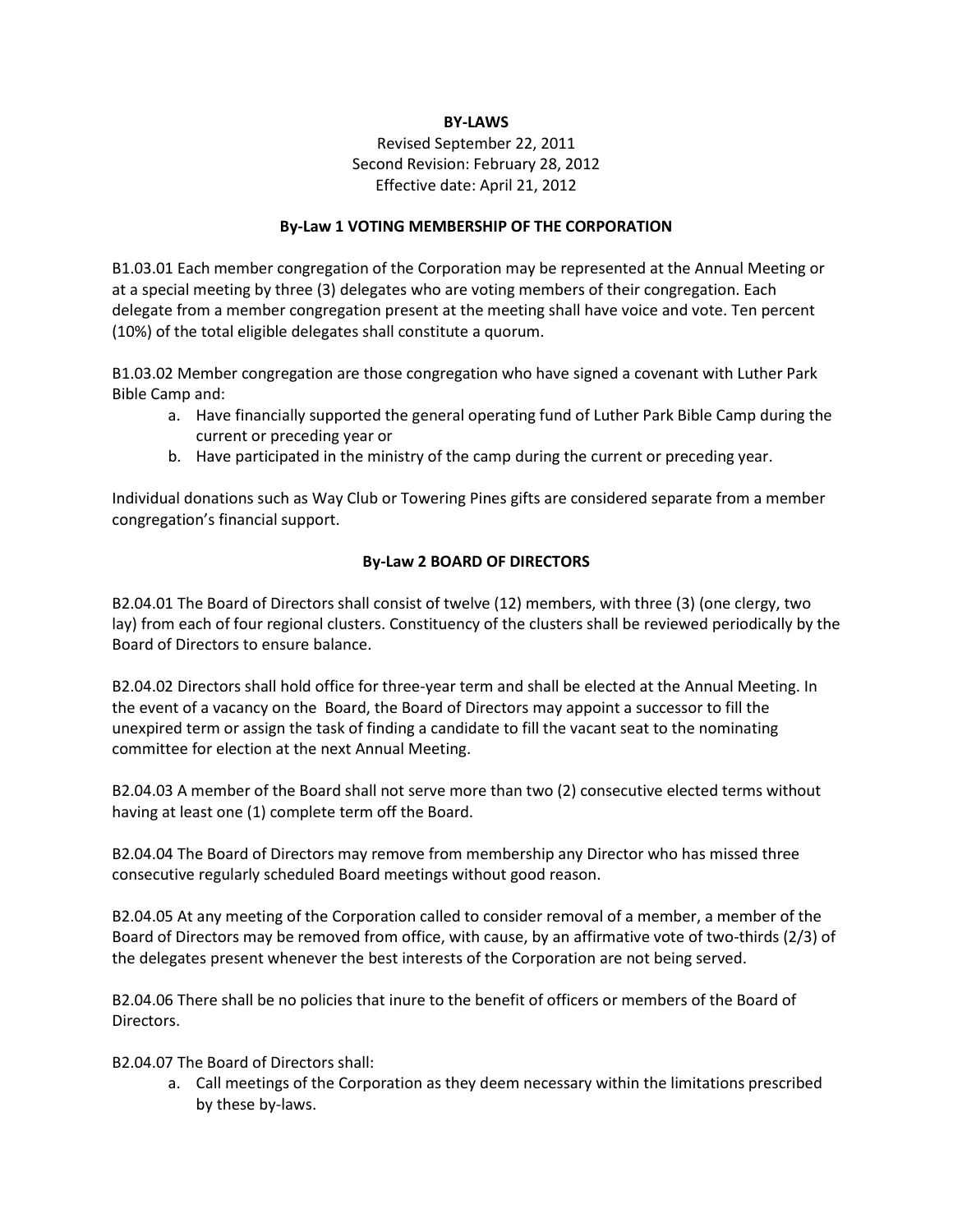- b. Make rules and regulations, and at in any other way consistent with the laws of the State of Wisconsin, the Constitution of this Corporation, these by-laws, and Lutheran faith and practice, to guide the officers, staff, or participants in the management or programs of the Corporation.
- c. Employ a Camp Director, or an Interim Director if necessary, qualified for the work set forth in a job description for the position developed and endorsed by the Board.
- d. Develop and propose the annual budget, with the assistance of the Camp Director and appropriate staff, for adoption by the Corporation at its Annual Meeting.
- e. Incur such indebtedness as is deemed necessary and to authorize the execution of such obligations and securities as hem deem advisable, provided that any such obligation or indebtedness for a single purpose hall not exceed 10% of the current annual budget-without prior authorization at an Annual Meeting or at a special meeting of the Corporation called for that purpose.
- f. Prepare and maintain statements of philosophy, purpose, and ministry to serve as guidelines to the ministry of the Corporation.
- g. Secure for the Corporation properties deemed essential to the ministry of the Corporation.
- h. Appoint standing and ad hoc committees considered essential to the management of the ministry of the Corporation
- i. Develop long-range plans for the Corporation.
- j.

# **By-Law 3 OFFICERS**

B3.04.01 The Board of Directors shall meet immediately following the Annual Meeting for the purpose of selecting among the Director's: a President, Vice President, Secretary, Treasurer, and other such officers as they may deem necessary. Officer appointments shall be for a one year term and they shall serve as the Executive Committee.

# B3.04.02 DUTIES OF THE OFFICERS OF THE CORPORATION

# PRESIDENT

The President of the Corporation shall:

- a. Preside at the Annual Meeting, special meetings, and all meetings of the Board of Directors,
- b. Expedite proper handling of the business of the Corporation.
- c. Develop the agenda for the meetings of the Board.
- d. Assign responsibilities, make arrangements for, and establish the process of the Board meetings.
- e. Make assignments and appoint person and task forces as deemed necessary to execute the Board of Director's responsibilities.
- f. Once assignments are made, supervise and ensure that responsibilities are executed.
- g. Be responsible for the Board of Director executing and meeting its responsibilities
- h. Appoint member of standing committees and special committees and see that they meet their responsibilities.
- i. Sign, with the Secretary of the Board or the Treasurer in the Secretary's absence, any deeds, mortgages, bonds, contracts, notes, or other instruments which the Board of Directors have authorized to be executed.
- j. Attend to member absent from Board meetings
- k. Be available for meetings involving the Corporation or appoint the Vice President in the event the President is unable to attend.

## VICE PRESIDENT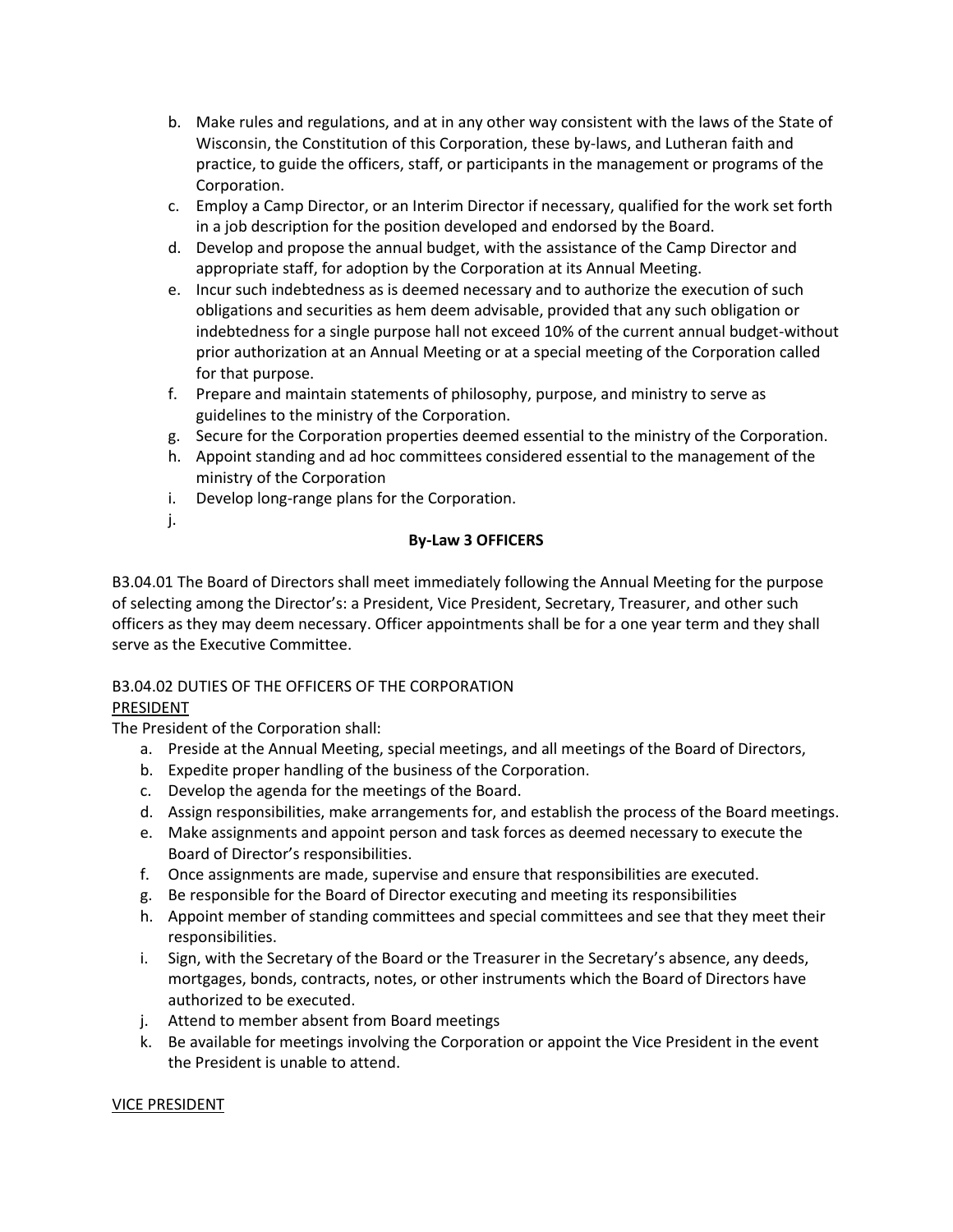In the absence of the President, or in the event of the President's inability or refusal to as-as determined by the Board-by majority vote, the Vice President shall:

- a. Perform the duties of the President
- b. Have all the powers of and be subject to all the restrictions upon the President
- c. Perform other duties as assigned by the President or the Board of Directors.

## SECRETARY

The Secretary shall be the principal recorder and correspondent of the affairs of the Corporation The Secretary shall:

- a. Keep accurate minutes of the action of the Annual Meeting and all special meetings.;
- b. Keep accurate minutes of the actions of the Board of Directors at its official meetings and ensure that such minutes are send to all members of the Board before the following meeting.
- c. See that all meeting notices are send out to the proper person for all Corporation and Board meetings as per the provision of these by-laws or as required by law.
- d. Conduct correspondence on official Board affairs as assigned by the Board of Directors and/or the President of the Board.
- e. Perform all duties incident to the office of the Secretary and other duties that may be assigned by the President or the Board of Directors.

#### TREASURER

The Treasurer shall, in conjunction with appropriate staff, be the principal person responsible for all the funds and financial operations of the Corporation, the Treasurer shall:

- a. Ensure the proper handling and deposit of monies in the name of the Corporation in such banks. Trust companies, or other depositories selected by the Board
- b. Ensure the proper handling of the receipts and disbursements and that proper accounting and reporting procedure are followed.
- c. Present a report on the financial condition of the Corporation to the Annual Meeting.

## **By-law 4 COMMITTEES**

B4.04.01 The Board of Directors shall establish standing committees of the Board to enable the Board to carry out its responsibilities. The Board of Directors may establish other committees and task groups as needed.

B4.04.02 All standing committees shall include at least two (2) members of the Board of Directors-and may include at-large, non-Board person who are voting members of the member congregations of the Corporation. These standing committees will be:

- a. Program. The Program Committee, along with the appropriate staff, shall evaluate existing programs and make recommendations concerning program development, implementation, and modification in keeping with the current approved program philosophy.
- b. Finance. The Finance Committee, along with the appropriate staff, shall prepare an annual budget to be reviewed and approved by the Executive Committee prior to presentation to the Board. IT shall oversee, review, and recommend changes to the accounting systems of the Corporation to ensure proper bookkeeping procedures and timely cash flow. It shall provide for annual financial audits. The treasurer shall be a member of the Finance Committee.
- c. Property. The Property Committee, along with appropriate staff, shall assist in organizing and implementing the maintenance and improvement of the camp in keeping with the Board approved priorities. It shall review and recommend project priorities, equipment needs, and